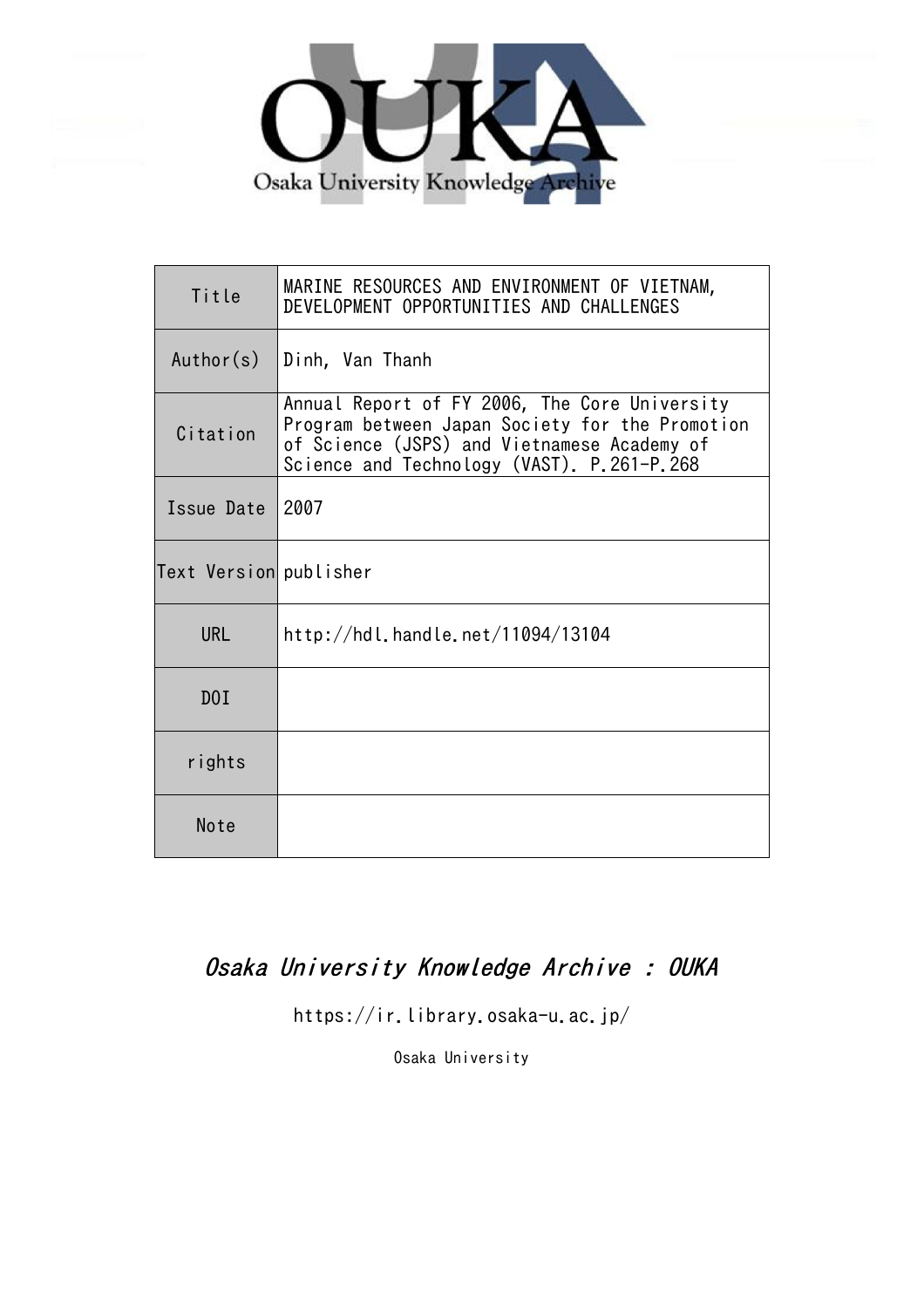# MARINE RESOURCES AND ENVIRONMENT OF VIETNAM, DEVELOPMENT OPPORTUNITIES AND CHALLENGES

#### Dinh Van Thanh

*A1inistry a/Natural Resources and Environment* 

#### Introduction

The sea area of Vietnam covers a continental shelf of over 1 million  $km^2$ , with a coast line over 3,260 km long extending over 13 latitudinal degrees with many river mouths. The coast line of Vietnam is subjected to great impacts of the two large deltas: the Mekong delta in the South covering about 59,000 km<sup>2</sup> and the Red river delta in the North covering  $17.000 \text{ km}^2$ .

Marine resources of Vietnam are diverse and rich, with over 2000 sea fish species, 300 species of corals and some unidentified animal and plant species; with diverse ecosystems such as coral reefs, mangroves, sea grass covers, tidal flats, estuaries, lagoons, deltas, bays, islands, etc.,; with many kinds of mineral resources such as oil and gas, titanium, ilmenite, construction materials, etc.

Many important socio-economic, national security and defense activities take places in offshore and coastal areas such as fishing, oil and gas exploitation, marine transport, tourism. Economic development activities of 28 coastal provinces and cities with about 1/2 of the whole country's population are closely related with the exploitation and utilization of marine and coastal zone resources.

However, the great potential and value of marine and coastal resources are facing serious risks of degradation. What is the present status of the marine resources and environment? Are the exploitation, utilization and management of the marine resources appropriate? What are the causes of the degradation of the marine resources and environment? What should be done for protection and sustainable exploitation and development of the marine resources? These issues are of very much interest in the management of marine resources and environment.

This paper refers to only the present status of some important marine and coastal resources and proposes measures for protection, exploitation and development of these resources.

## I. MARINE AND COASTAL RESOURCES - THEIR VALUES

#### Mangroves

Mangroves are a special ecosystem in the tropical river mouth and coastal areas. Mangroves are of great effect in restraining erosion, stabilizing the flood plain, detaining wind and waves, providing nutrients to aquatic species, filtering waste water, maintaining ecological balance in the coastal area. This is a suitable environment for aquaculture, fishing and shrimping activities. Mangroves are also the habitat of wild animals such as birds, mammals, reptilians, amphibians. The mangroves products such as wood, charcoal, paper pulp, pharmaceutical materials are of high value.

Mangroves of Vietnam are distributed along the coast all the way from North to South, mainly concentrated in the Mekong river delta. According to the 1982 survey data of the Forest Survey and Planning Institute, mangroves in the whole country cover 250,000 ha. In the recent year, due to the rapid population growth and excessive aquaculture activities, mangroves have been seriously destroyed. The mangrove area in the Mekong river delta has decreased rapidly from 250,000 ha in 1950 to 72,000 ha in 1995.

#### Coral reefs

Coral reefs are a typical ecosystem in Vietnam. The sea area of Vietnam is one of the sea areas with high diversity of coral reefs in the world, with 277 species of 72 genera of corals in the coastal waters of South Vietnam and 165 species of 52 genera in the coastal waters of South Vietnam (according to Nguyen Huy Yet, 1992).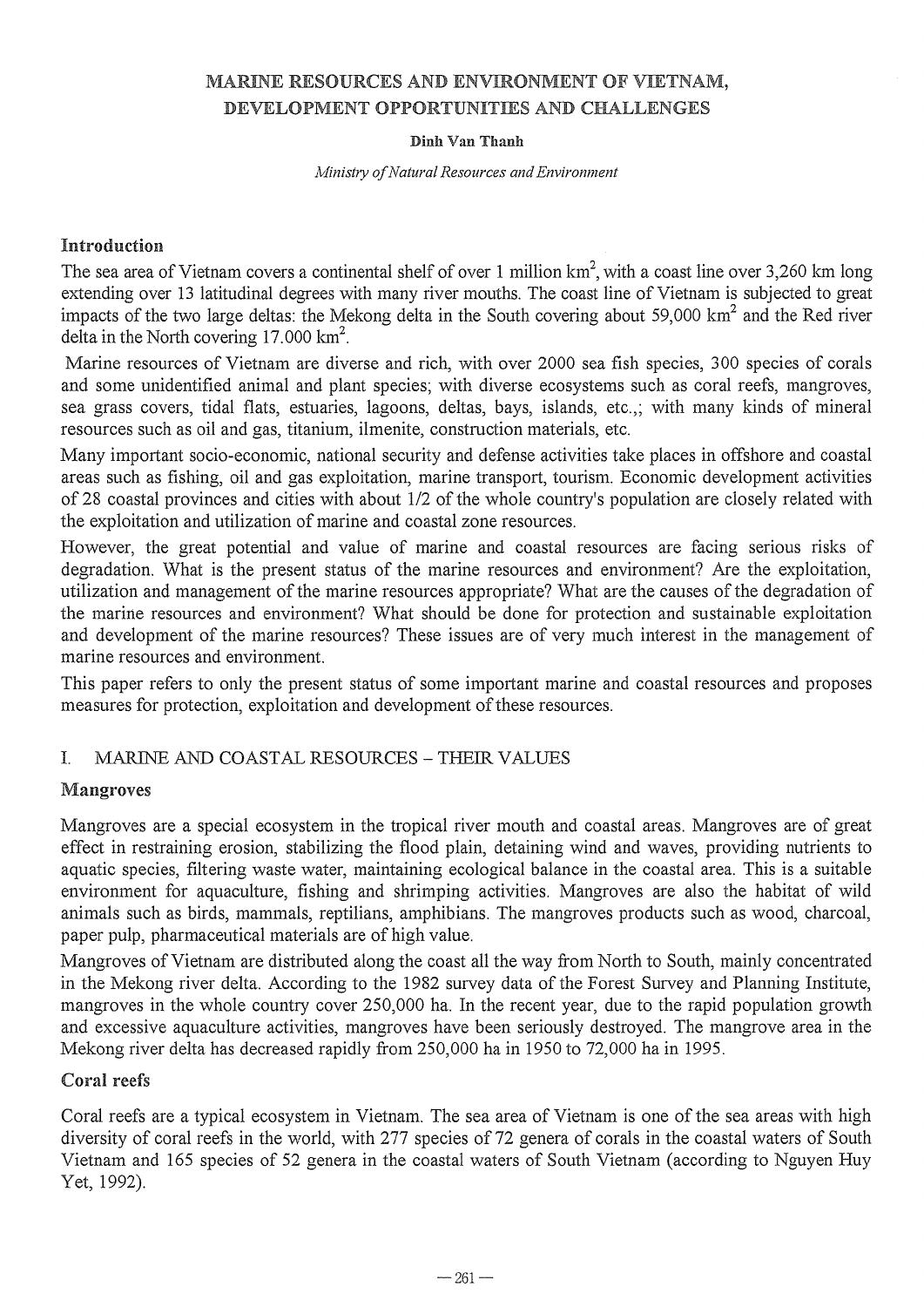#### Table 1 - Quantity percentage of some main coral species in each sea area

| Species   | South   | North   | South Papua | Philippine | Okinawa | Amakusa | Tanegashi- |
|-----------|---------|---------|-------------|------------|---------|---------|------------|
|           | Vietnam | Vietnam | New Guinea  |            |         |         | ma         |
| Acropora  | 16.2    | 15.21   | 18.4        | 17.3       | 19.6    | 12.2    | 13.9       |
| Montipora | 9.0     | 7.3     | 7.8         | 10.2       | 8.9     | 7.1     | 8.6        |
| Porites   | 4.3     | 7.9     | 5.3         | 5.8        | 5.9     | $1.0\,$ | 1.3        |
| Goniopora | 3.2     | 3.6     | 2.5         | 3.4        | 3.0     | 4.1     | 4.0        |
| Panova    | 2.9     | 3.0     | 2.8         | $3.2^{1}$  | 3.3     | 3.1     | 4.6        |
| Fungia    | 3.2     | 3.6     | 3.5         | 3.6        | 3.6     |         | 0.6        |
| Favia     | 4.0     | 6.1     | 5.0         | 3.6        | 4,5     | 7.1     | 6, 6       |

Coral reefs are important habitat of many invertebrates, fishes, sea tortoises, sea mammals, are a sensitive ecosystem with high bio-productivity and biodiversity. They are of special importance in absorbing and dissipating storm energy, protecting the coast from erosion, having unique beauty attracting many tourists.

#### Sea grasses

Sea grasses are a group of sea plants growing on the sandy, muddy, rocky floor in the estuary and coastal areas belonging to tidal zone and the upper part of the sub-tidal zone with the depth up to 3-6m from Quang Ninh to Kien Giang. Although comprehensive researches on sea grasses have not been carried out, 15 species have been discovered 5,583 ha from 1995 to 2001 in 23 locations in 12 coastal provinces.

| Locations                          | AVRUIN<br>$(h_4)$ | Location          | Area (ha) |
|------------------------------------|-------------------|-------------------|-----------|
| Tam Giang lagoon                   | 1.000             | Gianh river mouth | 300       |
| Phu Quoc island                    | 1.000             | Phu Quy island    | 300       |
| Thuy Trieu lagoon and Cam Ranh bay | 800               | Cu Mong lagoon    | 250       |
| Dai river mouth                    | 500               | Thi Nai lagoon    | 200       |
| Van Phong bay                      | 410               | Con Dao           | 200       |

#### Table 2 - 10 locations in Vietnam

*Source: Nha Trang Institute o/Oceanology; Hai Phong Branch Institute o/Oceanology, 1995-2001.* 

Sea grasses are the habitat and spawning ground and shelter for many marine plant and animal species such as, sea weed, zoobenthos, sea fish, and sea reptilians. As an initial step, 125 zoobenthos and 158 sea wed species have been discovered to live in and under sea grass cover, of which many species are of high value such as *Meretrix meretrix, Cyclima sinensis, Chinese sinensis,* Corbicula, crab, shrimp, Holothurian, ... Sea grasses are also alimentary source for many invertebrate, reptilian, sea fish, sea mammal species. Owing to their intricate root system deeply growing into the soil, sea grasses have the ability to protect the coast, prevent erosion, reduce the current velocity and stabilize the sea floor.

#### Fishery resources

The coastal waters of Vietnam to the water depth of 30m accounts for only about 11% of the exclusive economic zone, but the harvest from here accounts for 80% of the total harvest. The fish stock in the whole sea area of Vietnam is estimated about 3.6 million tons, of which 1. 7 million tons is in the offshore area. Sea products provide nearly 60% of the total animal nitrogen consumed countrywide. Sea products bring the largest foreign currency revenue and are the third ranking export commodity, using 4% of the labor country wide.

#### Aquaculture

Aquaculture brings a large benefit for the coastal population and promotes the development of the marine economy. From 1991 to 2001 the total offshore and coastal aquaculture harvest increased by 153%, however the shrimp cultivation area increased only by 94%; this show that the aquaculture productivity per hectare increased.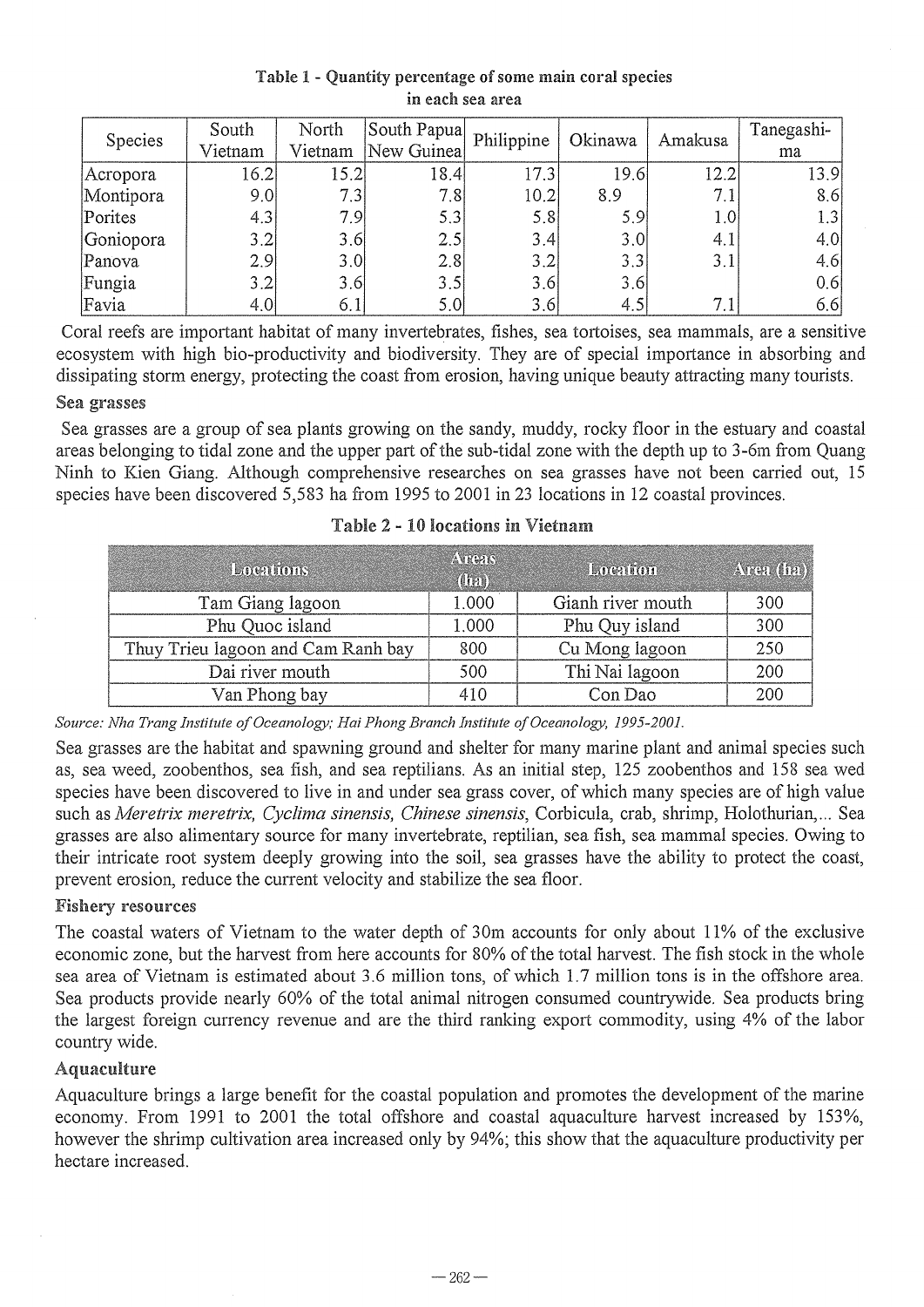

Fig 1: Variation of aquaculture harvest of Vietnam in period 1991-2001 (tons) *Source: Ministry a/Fisheries, Master plan a/Fisheries Sector, 2000·2010.* 

# Tidal flats

Tidal flats belong to the coastal wetland group, having a very important role in the coastal ecosystem and have been also exploited for many years by the coastal population. Tidal flats are widely distributed all the way from North to South, mainly concentrated in estuarine areas and along the coast of the Red river and Mekong river deltas, with estimated area of over 1.000.000 ha.

Tidal flats are the habitat, the feeding source and the place for preserving the stock of aquatic species (roes, fries, etc.), are buffer zone for protecting the coast from erosion thanks to thick vegetation cover, flat and wide terrain, are sediment traps and are natural filters and collectors of pollutants. In the Northern tidal flats there are 387 benthos species, 106 crustacean species, and 174 mollusk species. 90% of stocks of marine species are present in tidal zone and mainly in the tidal flats. About 95 % of valuable marine species such as *Meretrix meretrix, Cyclima sinensis, Cyrena, Metapenaeus ensis.* 

# Exploitation of oil and gas and other minerals

In the sea area of Vietnam are known about 35 kinds of minerals with various reserve scales, belonging to several groups: fuel, metal, construction materials, etc. The Gulf of Bac Bo, the Gulf of Thailand, Truong Sa archipelago are areas with animated oil and gas exploitation.

Offshore oil and gas exploitation is increasing from year to year. According to the data from Petro Vietnam, the petroleum production of Vietnam is presented in Table 3.

| Year                       | !986 | 1987 | 1988      | 1989 | ۱99∩  | QQ1 | 1992           | 993  | 994 | 1995       | 996 |
|----------------------------|------|------|-----------|------|-------|-----|----------------|------|-----|------------|-----|
| Production<br>$1000$ tons) | 46   | 280  | 70<br>770 | 490  | 2.500 | -   | $\blacksquare$ | .000 | 000 | 70C<br>,,, |     |

#### Table 3 - Annual oil production in Vietnam

#### Sea transport

Sea transport plays an important role in the national economy. Along the coast of Vietnam there are 60 sea ports, of which 17 are major ports under the management of the State. The major ports handle about 80% of the total amount of cargos, reached 12.5 million tons/year in 1993 and about 24.5 million tons in 1994, of which about 28% were oil products.

## Marine tourism

Tourism plays an important role in the economic development in the coastal zone. The tourist economy is growing rather rapidly.

## II. CURRENT STATUS OF THE MARINE AND COASTAL RESOURCES - PROBLEMS AND CHALLENGES

Marine resource is of great potential and diversity, but they are facing the risk of serious degradation.

## Mangroves are being diminished.

After 5 decades, the mangroves area of Vietnam has decreased by more than 80%. One of the main causes of the mangrove destruction is the shrimp cultivation and salt production. Besides, mention should be made of the change of land use, destruction by the war and cutting of trees for fire wood.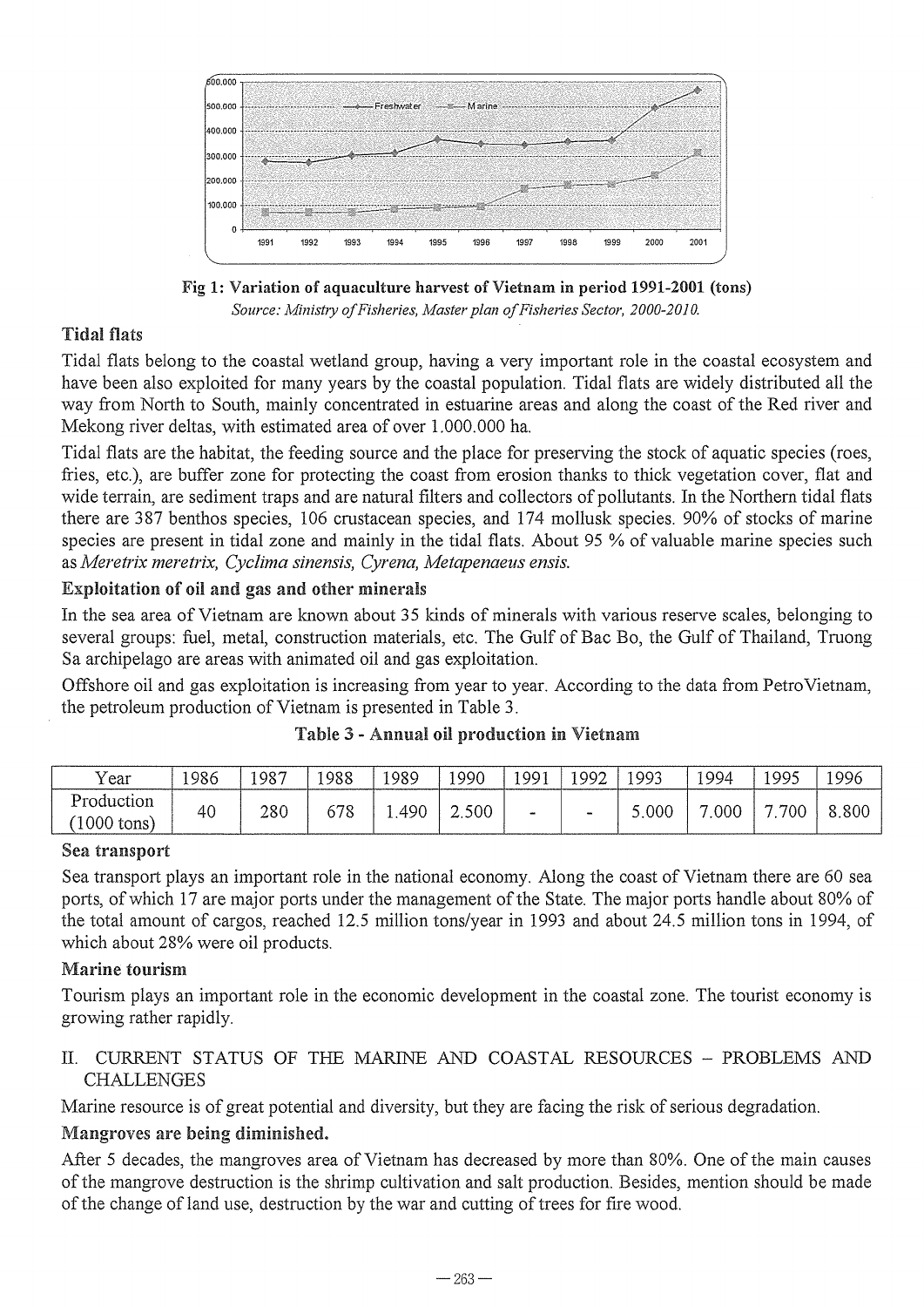The loss due to the degradation of mangroves is estimated about 10-32 million USD per year, not taking into account the loss of other benefits that mangrove can provide, such as: protection of the coast from erosion, the habitat of marine species. Quang Ninh and Hai Phong have suffered the greatest loss of mangroves, from 1960 to 1995 these two provinces lost about 40 thousand ha of mangroves (there remain only 15,700 ha).



Fig. 2: Variation of mangrove area in Vietnam (ha)

*Source: Environmental status o/Vietnam, 2000; COMMEMIS project,* 1997; *Forest inventory and monitoring program 0/ Vietnam in period 1996-2000, F1PJ, 2001.* 

Corals are being at risk. The researches carried out from 1994 to 1997 in 142 areas have led to the conclusion that only 1% of Vietnam's corals are in good condition, 96% are being seriously at risk by human activities, 75% are very seriously at risk.

The use of annihilating method in fishing, excessive fishing, sedimentation and pollution from the mainland sources are the main risks to the coral reefs.

| <b>Classification</b> | Definition                 | $\frac{1}{2}$ and $\frac{1}{2}$ |
|-----------------------|----------------------------|---------------------------------|
| Very good             | >75% of corals alive       |                                 |
| 7000                  | 50-75% of corals alive     |                                 |
| Fair                  | 25-50% of corals alive     |                                 |
| Poor                  | $\leq$ 25% of corals alive |                                 |

Table 4: Quality of coral reefs of Vietnam.

*Source: World Resources Institute, 2002, "Reefs at risk in Southeast Asia".* 

## Sea grasses being degraded.

Sea grasses of Vietnam are being over-exploited, mainly for making fertilizer and animal husbandry. Sea grass covers are seriously degraded due to the human activities such as inappropriate fisheries, aquaculture and pollution due to discharge of wastes. The causes of loss of sea grass covers are also related to the destruction of the watershed forests, whereby the sediments carried from the continent cover the sea grasses.

## Coastal erosion increasing due to excessive exploitation of the tidal flat.

From 1937 to 1992 about 14,738 ha of tidal flat were developed into agricultural land in the area of Bach Dang river estuary (Hai Phong). About 60% of tidal flat area was converted to brackish water aquaculture ponds; 40,000ha of salt field were built on tidal flats, The costal population use any means for fishing on the tidal flats, As a consequence, this has disturbed the environment on the tidal flats.

## The fisheries stock in the exclusive economic zone of Vietnam is being degraded.

The evidences, though being quantitative, have indicated that the fisheries stock in the exclusive economic zones of Vietnam is being degraded. The main causes are: fishing being concentrated near shore, fishing techniques being of annihilating character due to the use of explosives or small opening fishing nets; fishing being increased, but the management and law enforcement are still poor. During the past 15 years, while the fishing harvest increased, the harvest per fishing area decreased and the size of the fished species also ever decreased.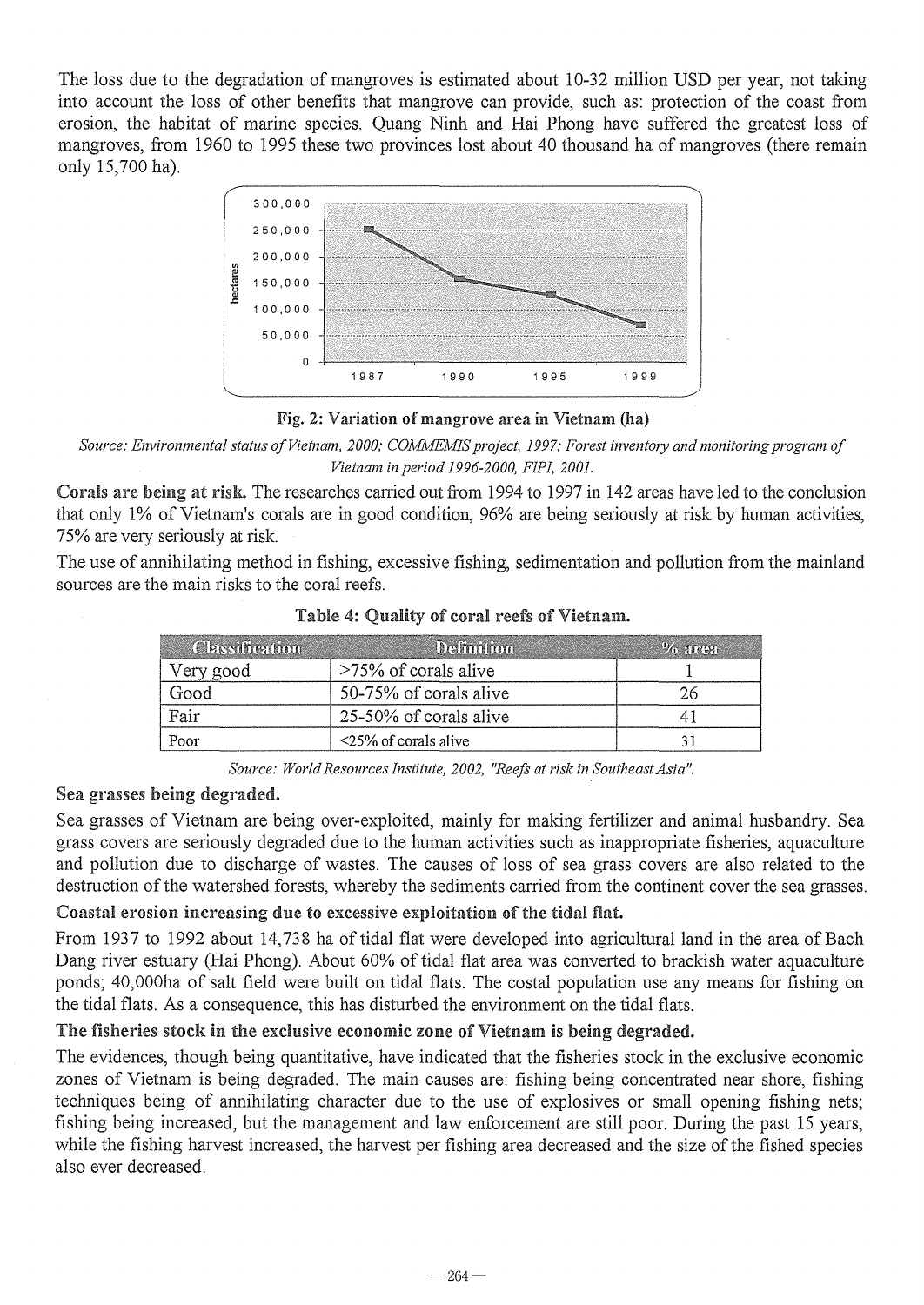

Fig. 3: Fishery harvest of Vietnam 1991-2001



## Aquaculture production being increased.

From 1991 to 2001 the total offshore and coastal aquaculture production increased by 153%, whereas the aquaculture area increased only by 94%; this means the productivity per ha increased.

# The risk of oil spill and oil pollution ever increasing.

Lively and frequent activities in sea ports, domestic and international sea transport, offshore oil and gas exploration and exploitation and utilization of oil products make the risk of oil spill and oil pollution ever increases. The areas with the risk of oil spill include the North - South shipping lanes, oil fields being exploited in the Southern offshore areas such as Dragon, Big Bear. From 1989 to 1996 occurred 14 cases of oil spill, mainly from oil fields being exploited, such as Dragon 300 - 700 tons, Big Bear 15.37  $\text{m}^3$  of oil, etc. The amount of oil spill from oil tankers in the sea in 1994 was 1.700 tons, in 1996 was 72 tons.

Oil pollution also originates from the main land. Oil and oil products flow into the coastal areas through rivers. According to the data from the Marine Environment Survey, Research and Consulting Center, in 1996 was discharged into the sea  $2,700 - 3,300$  tons of oil via the Dong Nai - Saigon river system,  $27,500 -$ 55,000 tons via the Mekong river and  $7,000 - 8,000$  tons via the Red river system

# Tourist development.

Marine and coastal tourist exploitation must be attached with sustainable development. The number of tourists coming to Vietnam is rapidly increasing, entailing the increase of solid wastes, waste water causing pollution of the coastal waters, degradation of sensitive ecosystems, loss of biodiversity.

## III. PROTECTION EXPLOITATION AND SUSTAINABLE DEVELOPMENT OF MARINE RESOURCES

## Awareness of the management of marine resources and environment

The excessive and irrational exploitation of marine resources causing degradation of the marine environment as mentioned above are due to many causes. First of all, the understanding about the nature and values of marine resources is still limited. The management of marine resources and environment is still poor; policies and regulations are still inadequate, of low effectiveness and cannot meet the actual requirements. Marine resources exploitation activities are still ofunisectoral and spontaneous character, for private interest, without common unity oriented toward sustainable development.

Developed economy will promote marine resources exploitation activities. Diversification of economic activities may increase the pressure on the natural resources and environment, generating conflict between the exploitation and utilization of marine resources and the environmental protection. Without measures to settle these conflicts it is impossible to reach sustainable development.

Integrated management of the coastal zone - a multisectoral and multidiscipline management model with proposal and implementation of policies for efficient and sustainable exploitation of marine resources has been introduced in Vietnam through the project *''National demonstration oj integrated coastal zone management oj Da Nang city* " (2000-2004) under the PEMSEA program and the Vietnam - Holland project *"Integrated coastal zone management"* (2000-2003). Following the results of a pilot project in Nam Dinh, Hue, Da Nang and Ba Ria - Vung Tau, the Ministry of Natural Resources and Environment is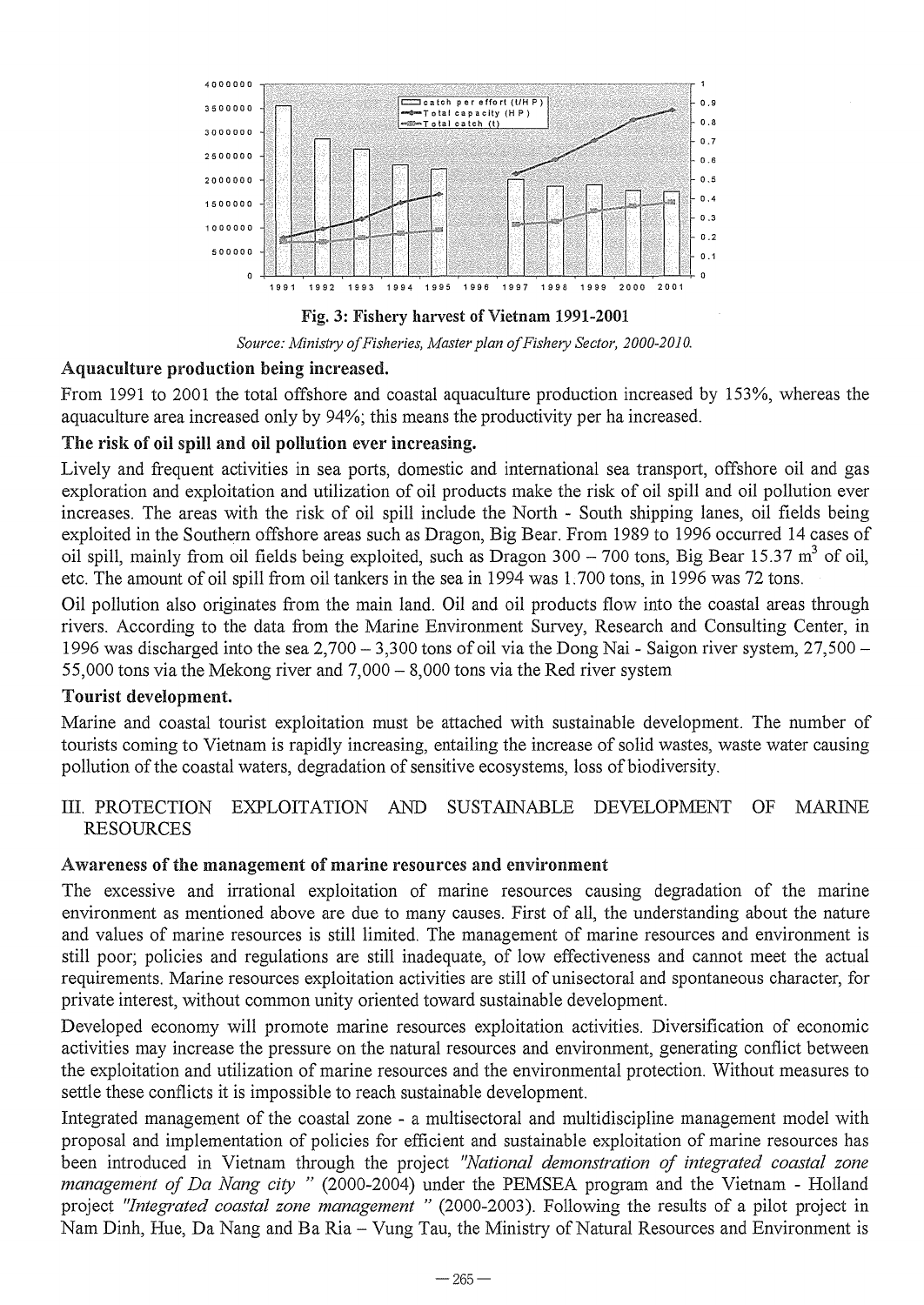implementing the project *"Application of integrated coastal zone management model in the coastal localities*", formulating guidelines and zoning arrangements for the coastal localities, developing databases, proposing and formulating regulations on integrated coastal management.

## Principal tasks in marine resources and environment management in the coming period

*1. Prompt introduction of the integrated coastal management approach into application in Vietnam.* This management approach should be applied at provincial level, with guidance and assistance from the Government through the Ministry of Natural Resources and Environment. The priority in the application of the coastal zone management model should be given to formulating the suitable mechanism and personnel for implementation, formulating the coastal zone strategy, working out the action plan for implementing the strategy, zoning for development, calling for investment in environment through cooperation between the authorities and the private sector, strengthening the capacity for the personnel directly engaged in the integrated management.

*2. Formation of marine nature reserves.* Marine nature reserves playa primary important and vital role in sustainable development. They not only contain economic and ecological values but have also historic, cultural and aesthetic values. If the marine resources are not protected by maintaining through important ecosystems and marine nature reserves, sustainable exploitation of these natural resources will not be possible.

*3. Integrated management of fisheries in the coastal waters.* It is necessary to establish a community based functional management system, whereby to decrease considerably annihilating and excessive fishing activities in the coastal waters.

*4. Improvement and development of livelihood for the poor coastal community which are vulnerable to the changes of natural resources.* Many communities in the coastal areas are identified as poorest groups in our country. They should be provided sustainable livelihood by improving the infrastructure, creating jobs, protecting the natural resources with participation of the people, strengthening the capacity of the community and local authorities.

*5. Prevention and mitigation of marine and coastal hazards.* In the marine and coastal areas of Vietnam there are two types of hazards which frequently occur: natural hazards such as typhoon, flood, erosion, sand drift, and environmental incidents such as offshore oil spill. To enhance the capacity of responding to the emergency situation for alleviating economic losses and increasing safety for the coastal community is one of the priority items of environmental management and sustainable development of marine and coastal areas.

*6. Strengthening the institutional, organizational, monitoring and managerial capacities of marine and coastal environment management agencies of various levels.* This is an overwhelming task for assisting the implementation of other tasks. It includes: consolidation of the legal framework, formation of management mechanism suitable with the marine and coastal environment, strengthening the operation of the national marine environment monitoring system, development of technical instruments to support management, raising the awareness of the stakeholders, etc.

*7. PartiCipation in and implementation of sea-related international conventions, international and regional cooperation programs.* Participation in international conventions and international cooperation programs related with marine and coastal resources and environment should be given due attention and duly implemented, so as to create the opportunity to concretize and implement the policies for marine and coastal resources management and environment protection.

## Basic principles for implementing the policy of sustainable marine and coastal resources development and environmental protection

The two basic principles recommended for implementing the above policy are as follows:

*1. Partnership and co-management.* Although marine resources and environment are under universal responsibility Ministry of Natural Resources and Environment, their optimal and effective management which could bring maximum benefits to the coastal population and match with the world wide trend should be based on the partnership and co-management principle with sharing of responsibilities. This principle overcomes weaknesses in capacity of specialized agencies of the Government, assists in mobilizing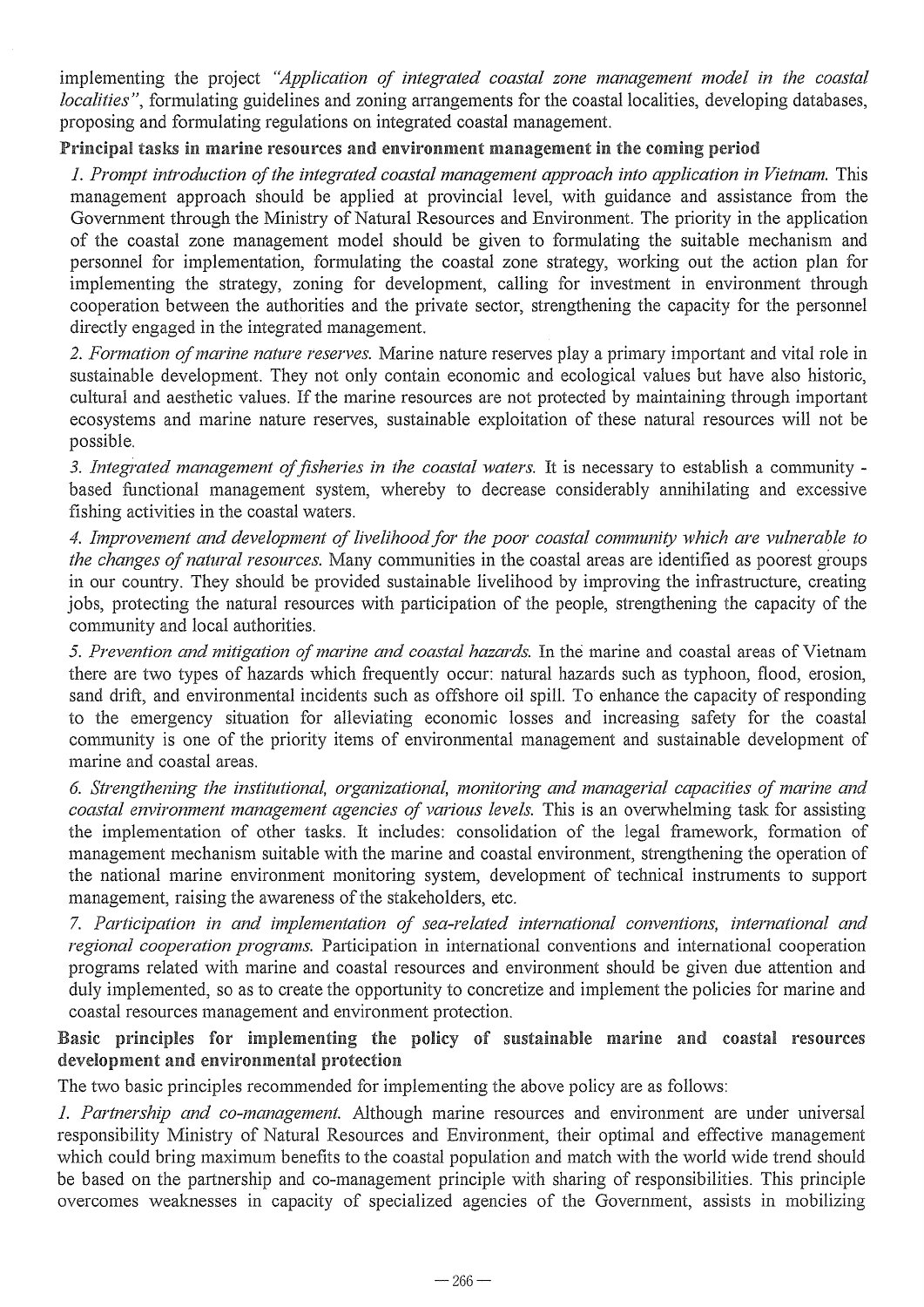financial resources, brings into play the advantages of the localities. The opportunity of being successful is high if there is cooperation between basic stake holders, in particular:

- The *Government,* which has the right over the land and natural recourses. The Government develops legal framework, policies, and plays the role of regulating all component activities.

*- Local communities,* who base their lives on natural resources, in the mean time suffer the consequences of decisions on investment and distribution of benefits.

*- International credit institutions,* which provide necessary initial investment.

*- Donors,* who provide technical assistance.

- The *private sector,* which provides fund and expertise, has practical experiences in various fields such as tourism, aquaculture, etc.

*- Non-government organizations (NGO),* which are responsible for transferring information to the community, provide advises and comments, develop relationship among stakeholders and monitor activities.

*- Research institutions,* which provide consulting services, play the role of intermediary to connect stockholders in management, exploitation and utilization of marine and coastal resources and environment.

*2. Implementation by provincial level.* Implementation at the provincial level is suitable with the present legal framework of our country on management and protection of marine resources and environment. The actual implementation of pilot and demonstration projects for integrated coastal zone management in provinces shows that this principle is appropriate and correct.

#### References

- 1. *Marine environment of Vietnam,* 1998, National Environmental Agency.
- *2. Marine resources and environment, Vol. V,* 1998, National Center for Science and Technology, Hai Phong Institute of Oceanology.
- *3. Environmental Development of Vietnam, 2002,* WB NEA.
- 4. *Draft of National Strategy for management of marine and coastal environment, 2000, ADB 5712* REG Management of marine and coastal environment in the East sea, phase 2.
- *5. Final report of Project VNICZM 200-2003. Department of Environmental Protection INEDECO, 2003.*
- *6. Protection, development and sustainable exploitation of marine resources and environment,*  Department of Environmental Protection - Paper presented at the Conference on basic survey and Management of marine resources and environment. Hanoi 2004
- *7. Decision No 47/2006/QD-TTg dated 01 March 2006 of the Prime minister approving the Master plan for basic survey and management of marine resources and environment to the year 2010 with vision to 2020.*